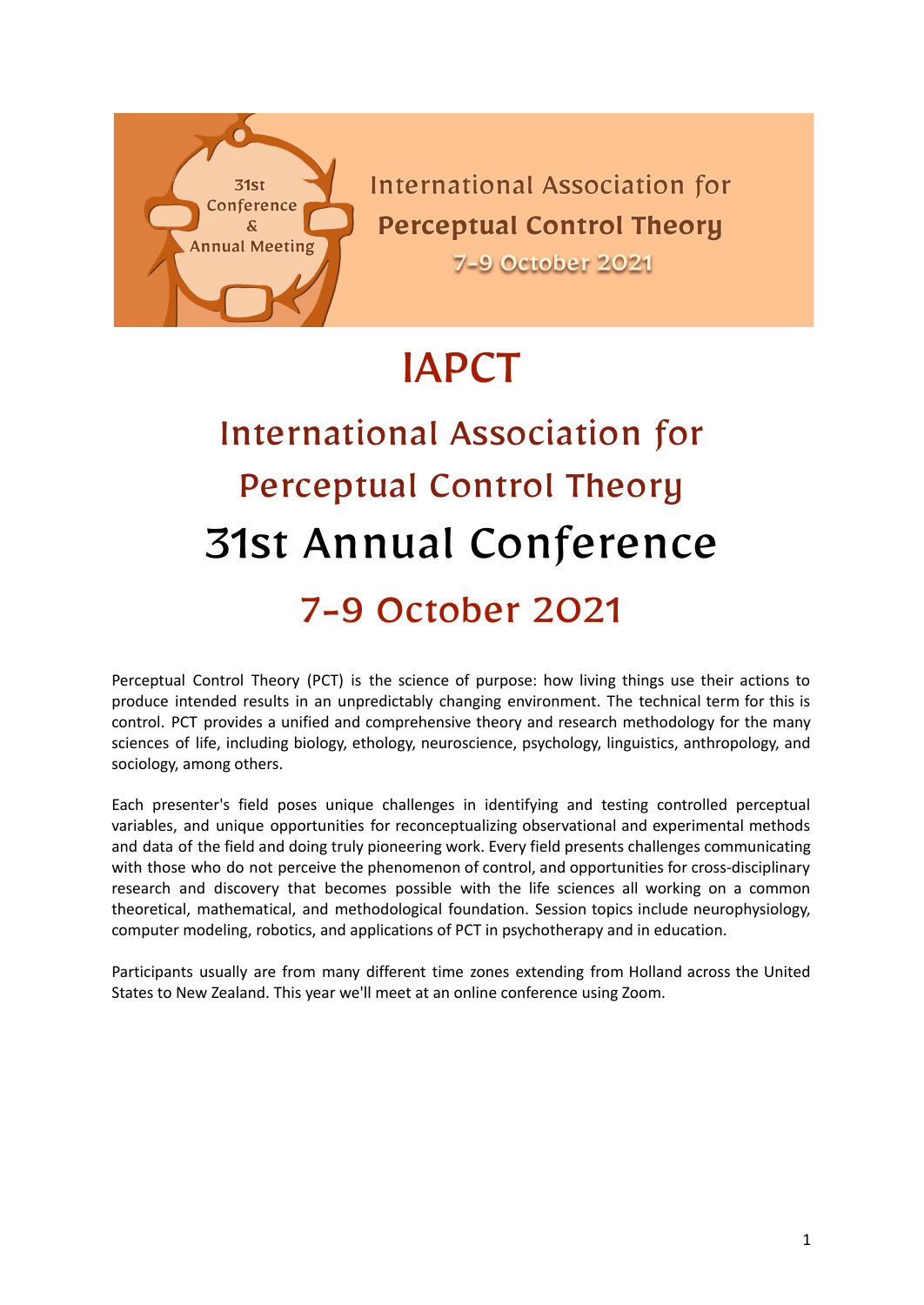# Schedule

**International Association for Perceptual Control Theory (IAPCT) 31 st Conference and Annual Meeting**

**7-9 0ctober 2021 (Coordinated Universal Time), online.**

Timing: same as last year. Early in the Americas, afternoon in Europe and Africa, late in Asia, very early in New Zealand.

Time zones in the calendar:

PDT: Pacific Daylight Time EDT: Eastern Daylight Time BST: British Summer Time CEST: Central European Summer Time AEST: Australian Eastern Standard Time (\*next day compared to PDT!) NZST: New Zealand Standard Time (\*next day compared to PDT!)

Schedule updated 2 October 2021

Google calendar users can easily add the general conference planning (content will follow) to their agenda through [this](https://calendar.google.com/calendar/u/0?cid=MGhlZGR0NXFtczMxdnVxMzRwNWJlY2x2MmNAZ3JvdXAuY2FsZW5kYXIuZ29vZ2xlLmNvbQ) link . The calendar can be viewed in a web browser through this [link.](https://calendar.google.com/calendar/embed?src=0heddt5qms31vuq34p5beclv2c%40group.calendar.google.com&ctz=Europe%2FAmsterdam) However, check if the time is set to the right time zone.

# **DAY 1: THURSDAY. 7 OCTOBER 2021**

| Introduction                                                        |         |                                         |                          |  |  |  |
|---------------------------------------------------------------------|---------|-----------------------------------------|--------------------------|--|--|--|
| 8:00 am PDT<br>11:00 am EDT                                         | 15      | Zoom Host                               | Zoom Meeting Orientation |  |  |  |
| 4:00 pm BST<br>5:00 pm CEST<br>Fri 1:00 am AEST<br>Fri 4:00 am NZST | minutes | Eva de Hullu:<br><b>IAPCT President</b> | Welcome                  |  |  |  |

| <b>Session 1: Theory, Experimentation &amp; Modelling</b>                                              |         |                          |    |                                                |  |  |
|--------------------------------------------------------------------------------------------------------|---------|--------------------------|----|------------------------------------------------|--|--|
| $8:15$ am PDT<br>$11:15$ am EDT<br>4:15 pm BST<br>5:15 pm CEST<br>Fri 1:15 am AEST<br>Fri 4:15 am NZST | 30 min. | <b>Richard</b><br>Marken | S. | Illusions, Gravitational and Behavioral        |  |  |
| 8:45 PDT<br>11:45 am EDT<br>$4:45$ pm BST<br>5:45 pm CEST                                              | 30 min. | <b>Rupert Young</b>      |    | <b>Evolving Perceptual Control Hierarchies</b> |  |  |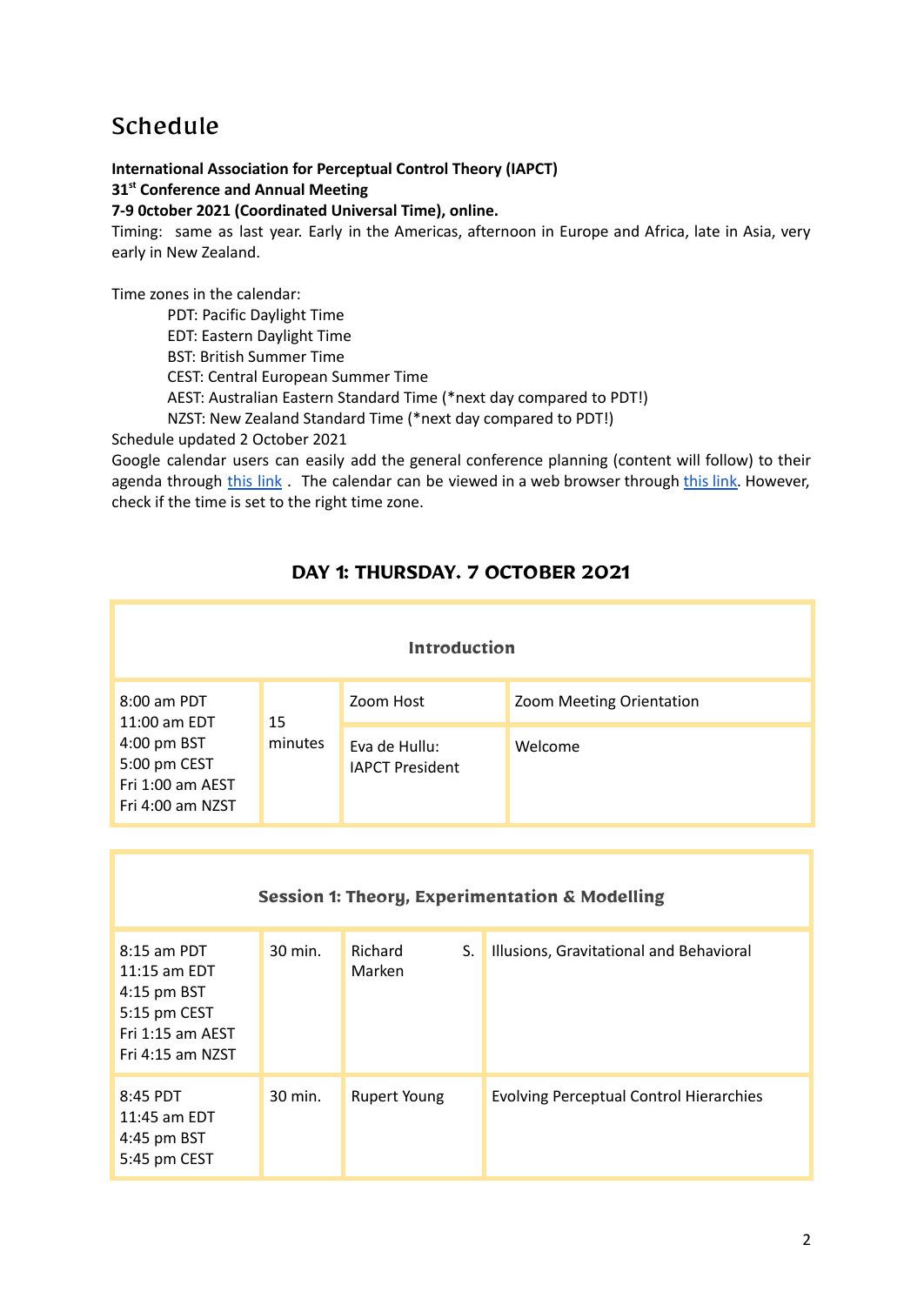| Fri 1:45 am AEST<br>Fri 4:45 am NZST                                                                 |         |             |                                                                                                                     |
|------------------------------------------------------------------------------------------------------|---------|-------------|---------------------------------------------------------------------------------------------------------------------|
| $9:15$ am PDT<br>12:15 pm EDT<br>5:15 pm BST<br>6:15 pm CEST<br>Fri 2:15 am AEST<br>Fri 5:15 am NZST | 30 min. | Roger Moore | On the Use of the 'Pure Data' Programming<br>Language as a Real-Time Computational<br>Environment for Exploring PCT |

#### 15 minute break

# **Session 2: Toward a PCT Model of Consciousness**

| 10:00 am PDT<br>1:00 pm EDT<br>6:00 pm BST<br>7:00 pm CEST<br>Fri 3:00 am AEST<br>Fri 6:00 am NZST | 30 min. | Eetu Pikkarainen      | Questions About the Levels<br>Some<br>of<br>Hierarchy<br>Control<br>and<br>Human<br>Consciousness                                          |
|----------------------------------------------------------------------------------------------------|---------|-----------------------|--------------------------------------------------------------------------------------------------------------------------------------------|
| 10:30 am PDT<br>1:30 pm EDT<br>6:30 pm BST<br>7:30 pm CEST<br>Fri 3:30 am AEST<br>Fri 6:30 am NZST | 30 min. | <b>Bruce Nevin</b>    | Directions for Bathwater Research: How<br>the Environment Affects Memory<br>and<br>Reference Values                                        |
| 11:00 am PDT<br>2:00 pm EDT<br>7:00 pm BST<br>8:00 pm CEST<br>Fri 4:00 am AEST<br>Fri 7:00 am NZST | 30 min. | <b>Warren Mansell</b> | Consciousness and Control: Going Beyond<br>Columbo<br>Columbus<br>and<br><b>Towards</b><br><b>a</b><br>Collaborative PCT Research Paradigm |

## 30 min general discussion 30 min break

| <b>Session 3: Global Perspectives</b>                                                              |         |                 |                                                                                   |  |  |  |
|----------------------------------------------------------------------------------------------------|---------|-----------------|-----------------------------------------------------------------------------------|--|--|--|
| 12:30 pm PDT<br>3:30 pm EDT<br>8:30 pm BST<br>9:30 pm CEST<br>Fri 5:30 am AEST<br>Fri 8:30 am NZST | 30 min. | Kent McClelland | Coronavirus and Control: A Control-Theory<br>View of Pandemic Success and Failure |  |  |  |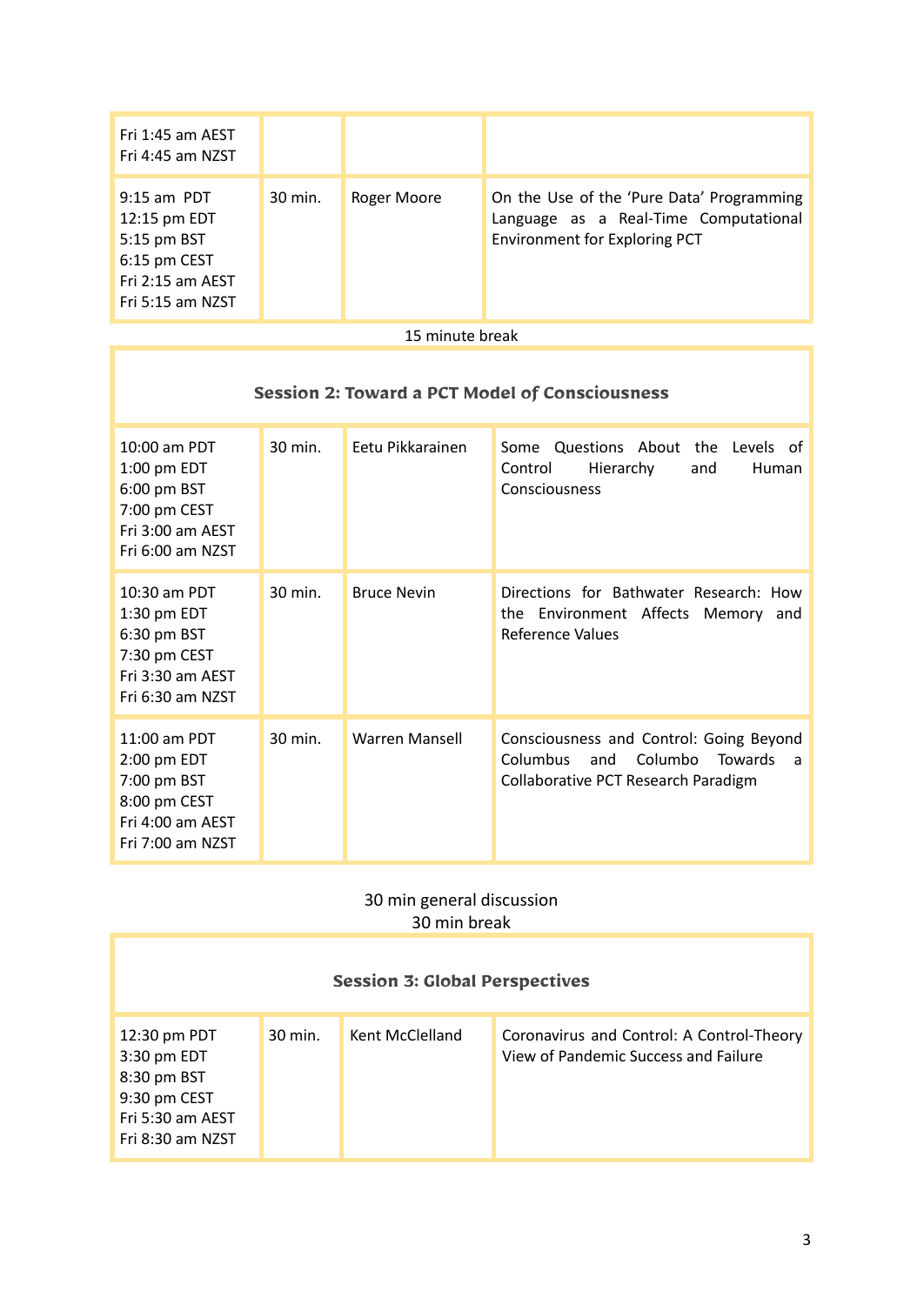| $1:00$ pm PDT<br>4:00 pm EDT<br>9:00 pm BST<br>10:00 pm CEST<br>Fri 6:00 am AEST | 20 min. | Richard Pfau | Perceptual Control Theory's Congruence<br>with Religion |
|----------------------------------------------------------------------------------|---------|--------------|---------------------------------------------------------|
| Fri 9:30 am NZST                                                                 |         |              |                                                         |

# **DAY 2: FRIDAY, 8 OCTOBER**

| <b>Introduction: Day 2</b>                                                                           |               |                               |                                          |  |  |
|------------------------------------------------------------------------------------------------------|---------------|-------------------------------|------------------------------------------|--|--|
| 8:00 am PDT<br>$11:00$ am EDT<br>4:00 pm BST<br>5:00 pm CEST<br>Sat 1:00 am AEST<br>Sat 4:00 am NZST | 10<br>minutes | Eva de Hullu<br>and Zoom Host | Welcome, and<br>Zoom Meeting Orientation |  |  |

| <b>Session 4: Processes of Distress and Recovery</b>                                                   |         |                                  |                                                                                                                                                                                                                      |  |  |
|--------------------------------------------------------------------------------------------------------|---------|----------------------------------|----------------------------------------------------------------------------------------------------------------------------------------------------------------------------------------------------------------------|--|--|
| $8:10$ am PDT<br>11:10 am EDT<br>4:10 pm BST<br>5:10 pm CEST<br>Sat 1:10 am AEST<br>Sat 4:10 am NZST   | 20 min. | Melleja Pitt                     | What are the<br>Relationships<br>Between<br>Glycaemic Control, Psychological Distress,<br>and Goal Attainment in Type 1 Diabetes?<br>Assessing the Acceptability and Feasibility of<br>a Case Series Informed by PCT |  |  |
| $8:30$ am PDT<br>$11:30$ am EDT<br>4:30 pm BST<br>5:30 pm CEST<br>Sat 1:30 am AEST<br>Sat 4:30 am NZST | 20 min. | Georgia Palmer                   | How Does the Way We Deal With Our<br>Thoughts and Feelings Affect Our Reaction<br>to Bereavement? How Perceptual Control<br>Theory Can Further Our Understanding of<br>Mourning                                      |  |  |
| 8:50 am PDT<br>11:50 am EDT<br>4:50 pm BST<br>5:50 pm CEST<br>Sat 1:50 am AEST<br>Sat 4:50 am NZST     | 45 min  | Eva de Hullu and<br>Ger Schurink | <b>Focus</b><br>on Sensations: How<br>Sustain<br>to<br>Awareness at the Lower Levels                                                                                                                                 |  |  |

15 minute break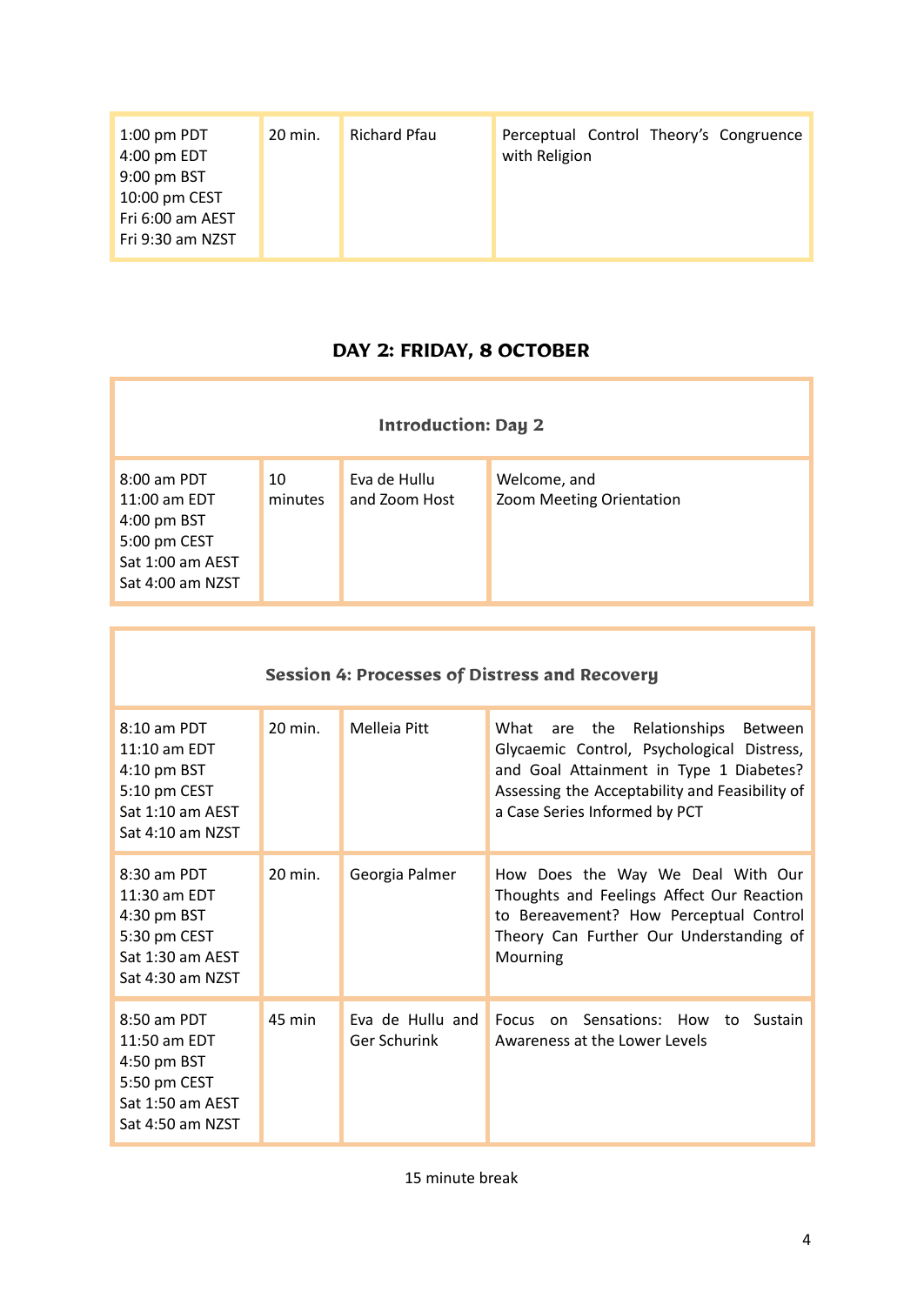| <b>Session 5: Method of Levels</b>                                                                       |                    |                |                                                                              |  |  |  |
|----------------------------------------------------------------------------------------------------------|--------------------|----------------|------------------------------------------------------------------------------|--|--|--|
| $9:50$ am PDT<br>12:50 pm EDT<br>5:50 pm BST<br>6:50 pm CEST<br>Sat 2:50 am AEST<br>Sat 5:50 am NZST     | $20 \text{ min}$ . | Matias Salgado | Method of Levels (MOL) in Argentina. A<br>Shift is Happening                 |  |  |  |
| $10:10$ am PDT<br>$1:10$ pm EDT<br>$6:10$ pm BST<br>7:10 pm CEST<br>Sat 3:10 am AEST<br>Sat 6:10 am NZST | $20 \text{ min}$ . | Ellen Jongejan | in a Method<br>First<br>оf<br>steps<br>Level<br><b>Accreditation process</b> |  |  |  |

# 30 min general discussion 30 min break

| <b>Session 6: Applied PCT</b>                                                                        |            |               |                                              |  |  |
|------------------------------------------------------------------------------------------------------|------------|---------------|----------------------------------------------|--|--|
| $11:30$ am PDT<br>2:30 pm EDT<br>7:30 pm BST<br>8:30 pm CEST<br>Sat 4:30 am AEST<br>Sat 7:30 am NZST | 20<br>min. | Shelley Roy   | <b>Creating Connected Schools</b>            |  |  |
| 11:50 am PDT<br>2:50 pm EDT<br>7:50 pm BST<br>8:50 pm CEST<br>Sat 4:50 am AEST<br>Sat 7:50 am NZST   | 45<br>min. | John Kirkland | <b>Embedding PCT within Online Marketing</b> |  |  |

# **DAY 3: SATURDAY, 9 OCTOBER**

# **Introduction: Day 3**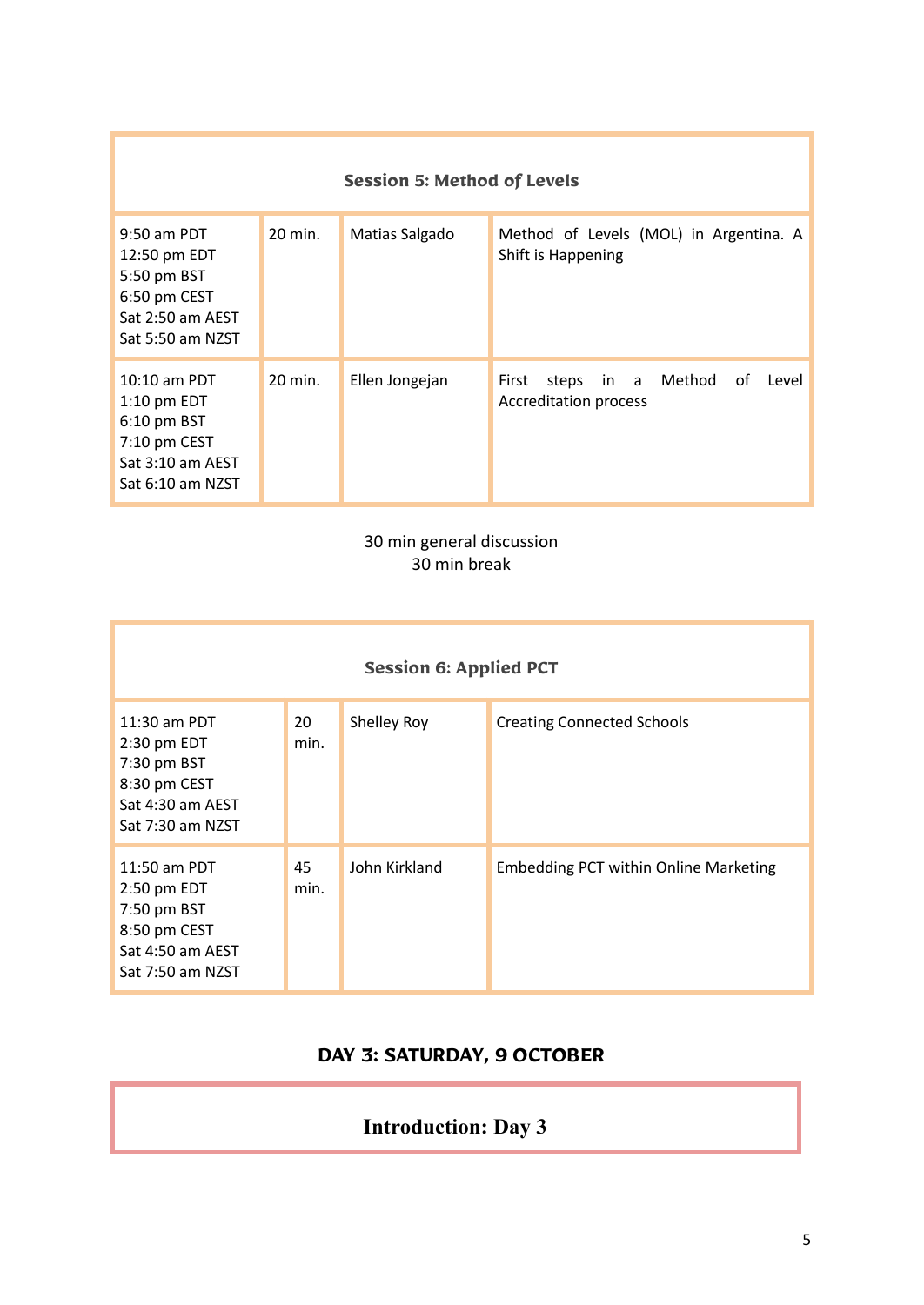|                  | 10      | Eva de Hullu | Welcome and Meeting Orientation |
|------------------|---------|--------------|---------------------------------|
| 8:00 am PDT      | minutes |              |                                 |
| 11:00 am EDT     |         |              |                                 |
| 4:00 pm BST      |         |              |                                 |
| 5:00 pm CEST     |         |              |                                 |
| Sun 1:00 am AEST |         |              |                                 |
| Sun 4:00 am NZST |         |              |                                 |
|                  |         |              |                                 |

| <b>Session 7: Neurophysiology</b>                                                                                        |         |                  |                                                 |  |  |
|--------------------------------------------------------------------------------------------------------------------------|---------|------------------|-------------------------------------------------|--|--|
| $8:10$ am PDT<br>$11:10$ am EDT<br>$4:10 \text{ pm } \text{BST}$<br>5:10 pm CEST<br>Sun 1:10 am AEST<br>Sun 4:10 am NZST | 30 min. | Erling Jorgensen | Open-Loop Methods for Closed-Loop<br>Components |  |  |

## 5 minute break

| <b>Open Forums on Applications of PCT</b>                                                            |         |                                                 |                                |  |  |
|------------------------------------------------------------------------------------------------------|---------|-------------------------------------------------|--------------------------------|--|--|
| 8:45 am PDT<br>11:45 am EDT<br>4:45 pm BST<br>5:45 pm CEST<br>Sun 1:45 am AEST<br>Sun 4:45 am NZST   | 30 min. | Facilitator:<br>Lloyd Klinedinst                | Use of PCT in Our Daily Lives  |  |  |
| $9:15$ am PDT<br>12:15 pm EDT<br>5:15 pm BST<br>6:15 pm CEST<br>Sun 2:15 am AEST<br>Sun 5:15 am NZST | 50 min  | Facilitators:<br>Bart Madden and<br>Dag Forsell | <b>Business and Management</b> |  |  |
| 15 minute break                                                                                      |         |                                                 |                                |  |  |
| 10:20 am PDT<br>1:20 pm EDT<br>6:20 pm BST<br>7:20 pm CEST                                           | 30 min. | Facilitator:<br>Kuba Grzegrzolka                | <b>Mental Health</b>           |  |  |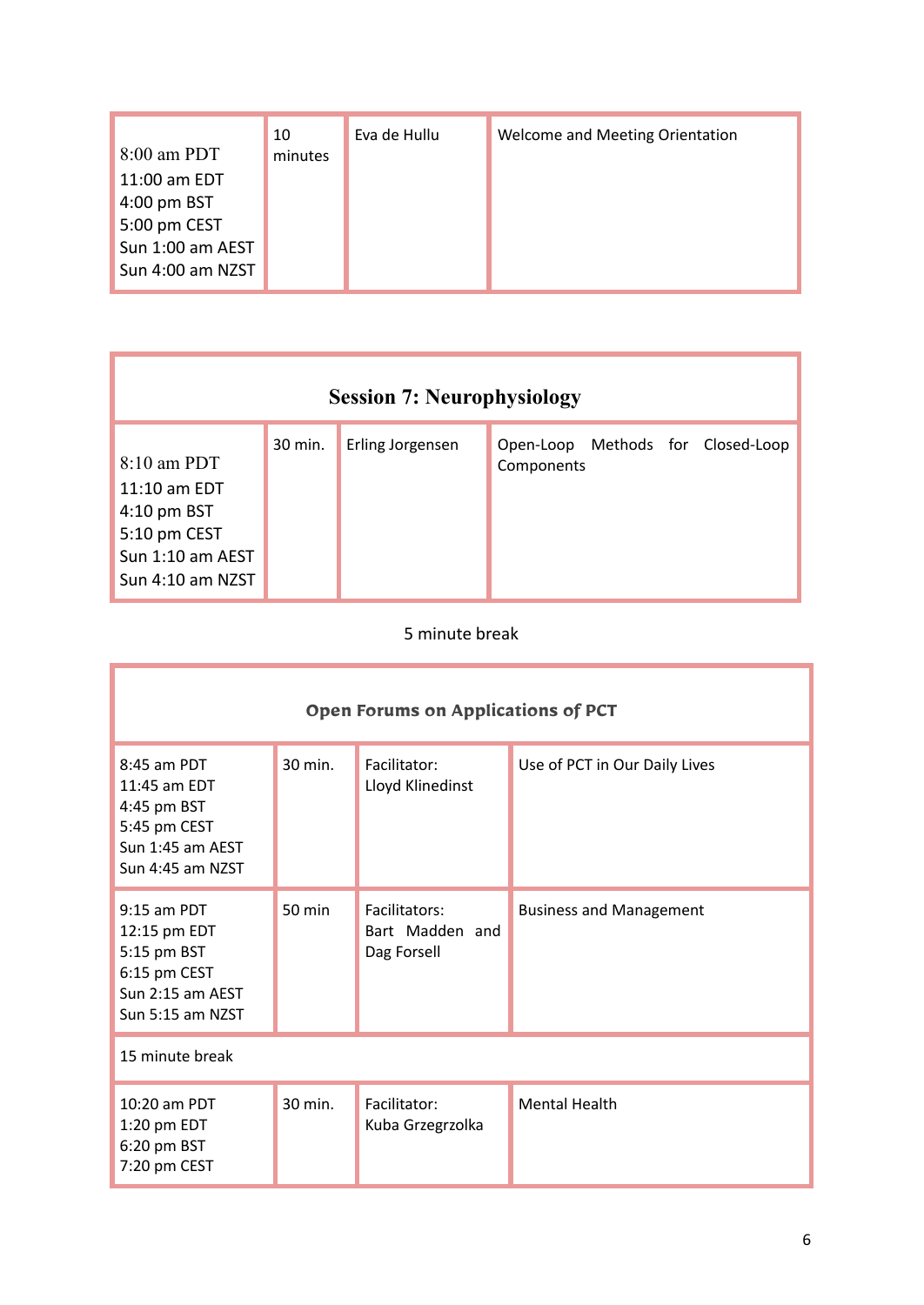| Sun 3:20 am AEST<br>Sun 6:20 am NZST                                                               |         |                                                         |                                      |
|----------------------------------------------------------------------------------------------------|---------|---------------------------------------------------------|--------------------------------------|
| 10:50 am PDT<br>1:50 pm EDT<br>6:50 pm BST<br>7:50 pm CEST<br>Sun 3:50 am AEST<br>Sun 6:50 am NZST | 30 min. | Facilitators: Shelley<br>and<br>Jane<br>Roy<br>Williams | Schooling and Children               |
| $11:20$ am PDT<br>2:20 pm EDT<br>7:20 pm BST<br>Sun 4:20 am AEST<br>Sun 7:20 am NZST               | 30 min. | Facilitator:<br><b>Bruce Nevin</b>                      | <b>Future Directions of Research</b> |

### 40 min break

| <b>Annual IAPCT Meeting</b>                                                                        |        |                                        |                                    |  |  |  |
|----------------------------------------------------------------------------------------------------|--------|----------------------------------------|------------------------------------|--|--|--|
| 12:30 pm PDT<br>3:30 pm EDT<br>8:30 pm BST<br>9:30 pm CEST<br>Sun 5:30 am AEST<br>Sun 8:30 am NZST | 1 hour | Eva de Hullu<br><b>IAPCT President</b> | <b>Elections and Other Matters</b> |  |  |  |

۷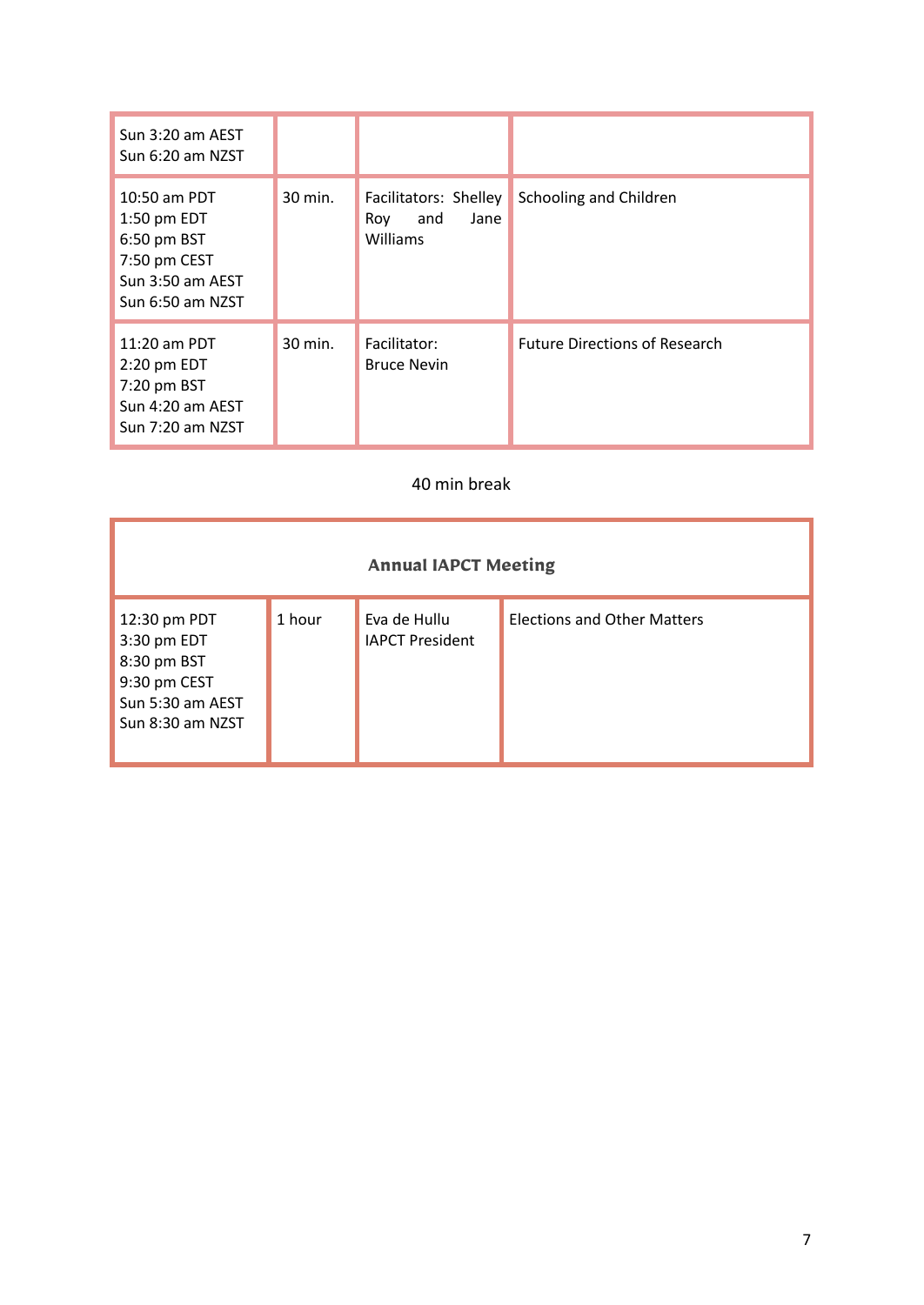# <span id="page-7-0"></span>Abstracts

#### **[Abstracts](#page-7-0)**

Session 1: Theory, [Experimentation](#page-8-0) & Modelling

Richard Marken: Illusions, [Gravitational](#page-8-1) and Behavioral

Rupert Young: Evolving Perceptual Control [Hierarchies](#page-8-2)

Roger Moore: On the Use of the 'Pure Data' [Programming](#page-8-3) Language as a Real-Time [Computational](#page-8-3) Environment for Exploring PCT

Session 2: Toward a PCT Model of [Consciousness](#page-9-0)

Eetu [Pikkarainen:](#page-9-1) Some questions about the levels of control hierarchy and human [consciousness](#page-9-1)

Bruce Nevin: Directions for bathwater research: How the [environment](#page-9-2) affects memory and [reference](#page-9-2) values

Warren Mansell: [Consciousness](#page-10-0) and Control: Going Beyond Columbus and Columbo towards a [collaborative](#page-10-0) PCT Research Paradigm

Session 3: Global [Perspectives](#page-11-0)

Kent McClelland: Coronavirus and Control: A [Control-Theory](#page-11-1) View of Pandemic Success and [Failure](#page-11-1)

Richard H. Pfau: Perceptual Control Theory's [Congruence](#page-12-0) with Religion

Session 4: [Processes](#page-12-1) of Distress and Recovery

Melleia Pitt: What are the relationships between glycaemic control, [psychological](#page-12-2) distress, and goal attainment in Type 1 Diabetes? Assessing the [acceptability](#page-12-2) and feasibility of a case series [informed](#page-12-2) by PCT.

Georgia Palmer: How does the way we deal with our [thoughts](#page-13-0) and feelings affect our reaction to [bereavement?](#page-13-0) How Perceptual Control Theory can further our understanding of [mourning.](#page-13-0)

Eva de Hullu & Ger Schurink: Focus on [sensations:](#page-14-0) how to sustain awareness at the lower [levels](#page-14-0)

Session 5: [Method](#page-14-1) of Levels

Matias Salgado: Method of Levels (MOL) in Argentina. A shift is [happening.](#page-14-2)

Ellen Jongejan: First steps in a Method of Level [Accreditation](#page-15-0) process

Session 6: [Applied](#page-15-1) PCT

Shelley Roy: Creating [Connected](#page-15-2) Schools

John Kirkland: [Embedding](#page-15-3) PCT within online marketing

Erling Jorgensen - Open-Loop Methods for Closed-Loop [Components](#page-16-0)

Open Forums on [Applications](#page-16-1) of PCT

Use of PCT in Our [Daily](#page-16-2) Lives

Business and [Management](#page-16-3)

[Mental](#page-17-0) Health

[Schooling](#page-17-1) and Children

Future [Directions](#page-17-2) of Research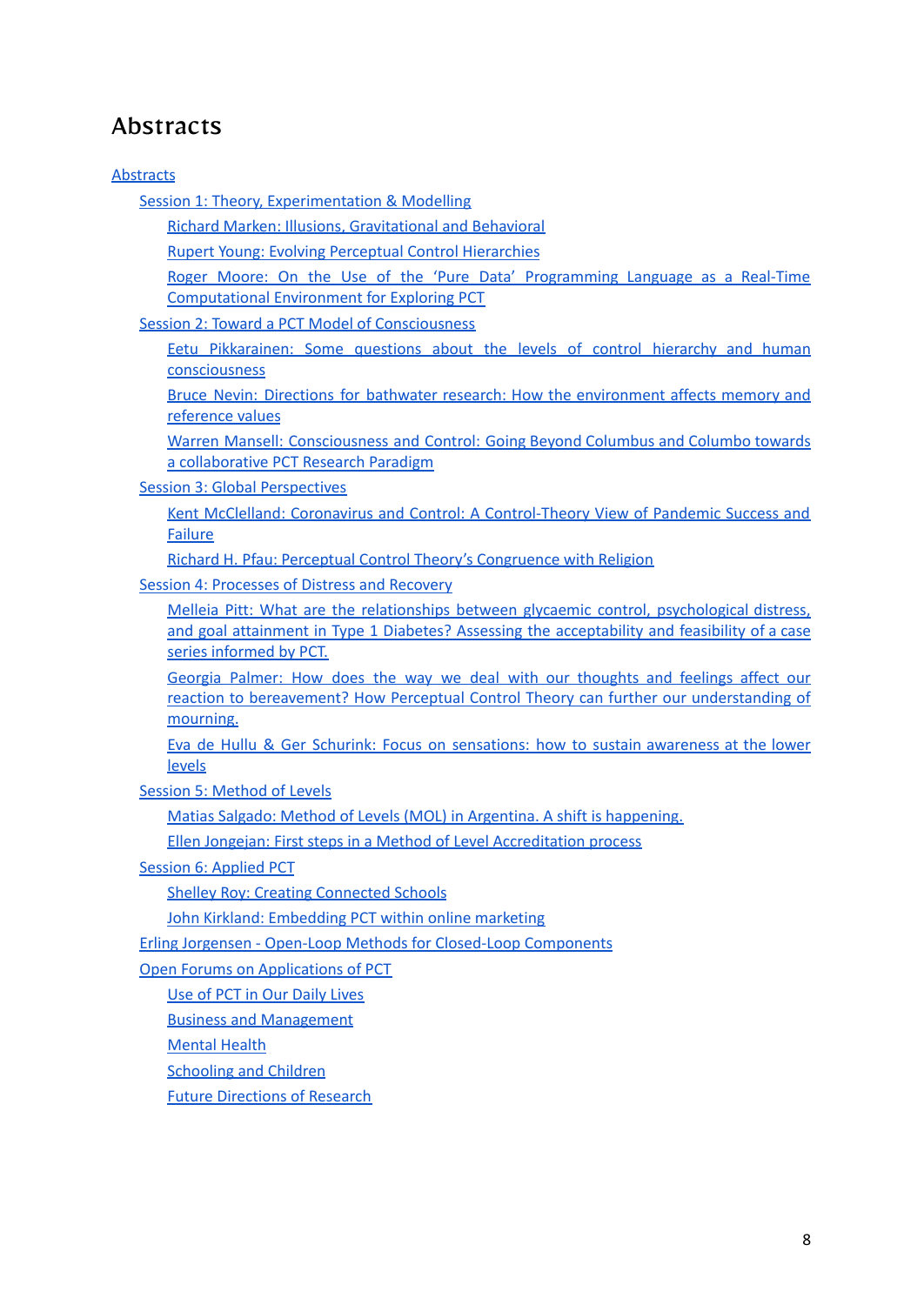# <span id="page-8-0"></span>Session 1: Theory, Experimentation & Modelling

<span id="page-8-1"></span>Richard Marken: Illusions, Gravitational and Behavioral

Presenter: Richard S. Marken, PhD Time Requested: Discipline/Professional Area:

The illusion of gravity as a force — the *gravitational illusion* — is remarkably similar to the illusion of behavior as an output — the *behavioral illusion*. Einstein's theory of relativity shows that the gravitational illusion is a consequence of our failure to see that motion occurs in a 4- rather than a 3-dimensional universe; gravity is motion through curved *spacetime*. Powers' theory of perceptual control shows that the behavioral illusion is a consequence of the failure to see that organisms produce consistent results in a disturbance-prone world; behavior is variations in the states of *controlled perceptual variables*. This talk will discuss possible reasons why physicists rather quickly understood and accepted Einstein's revolutionary theory of relativity, which tossed the accepted concept of gravity out the window, and why psychologists still haven't understood or accepted Powers' equally revolutionary theory of perceptual control, which tossed the accepted concept of behavior out the window.

<span id="page-8-2"></span>Rupert Young: Evolving Perceptual Control Hierarchies

Presenter: Rupert Young Time Requested: Discipline/Professional Area: PCT Robotics

Creating control systems, manually, for robots is a long-winded and laborious task. For anything but fairly simple systems it is impractical. Ideally, the systems would learn for themselves. In this talk I will discuss machine learning approaches tailored to self-organising Perceptual Control Hierarchies. I will present some demonstrations of preliminary work on the creation of control hierarchies by evolutionary algorithms, in simulated environments. In principle, this approach could be applied to control problems of any complexity.

<span id="page-8-3"></span>Roger Moore: On the Use of the 'Pure Data' Programming Language as a Real-Time Computational Environment for Exploring PCT

Presenter: Roger Moore Time Requested: 30 min Discipline/Professional Area: Computer Science

The PCT community has employed a range of practical solutions for implementing different control structures, from Excel spreadsheets to Python. This presentation will introduce the 'Pure Data' (Pd) open-source real-time visual programming language, and will illustrate the ease with which it is possible to use it to create real-time simulations. The presentation will include 'live' examples of its use in exploring PCT-based solutions to a variety of different problems (several of which involve audio signals).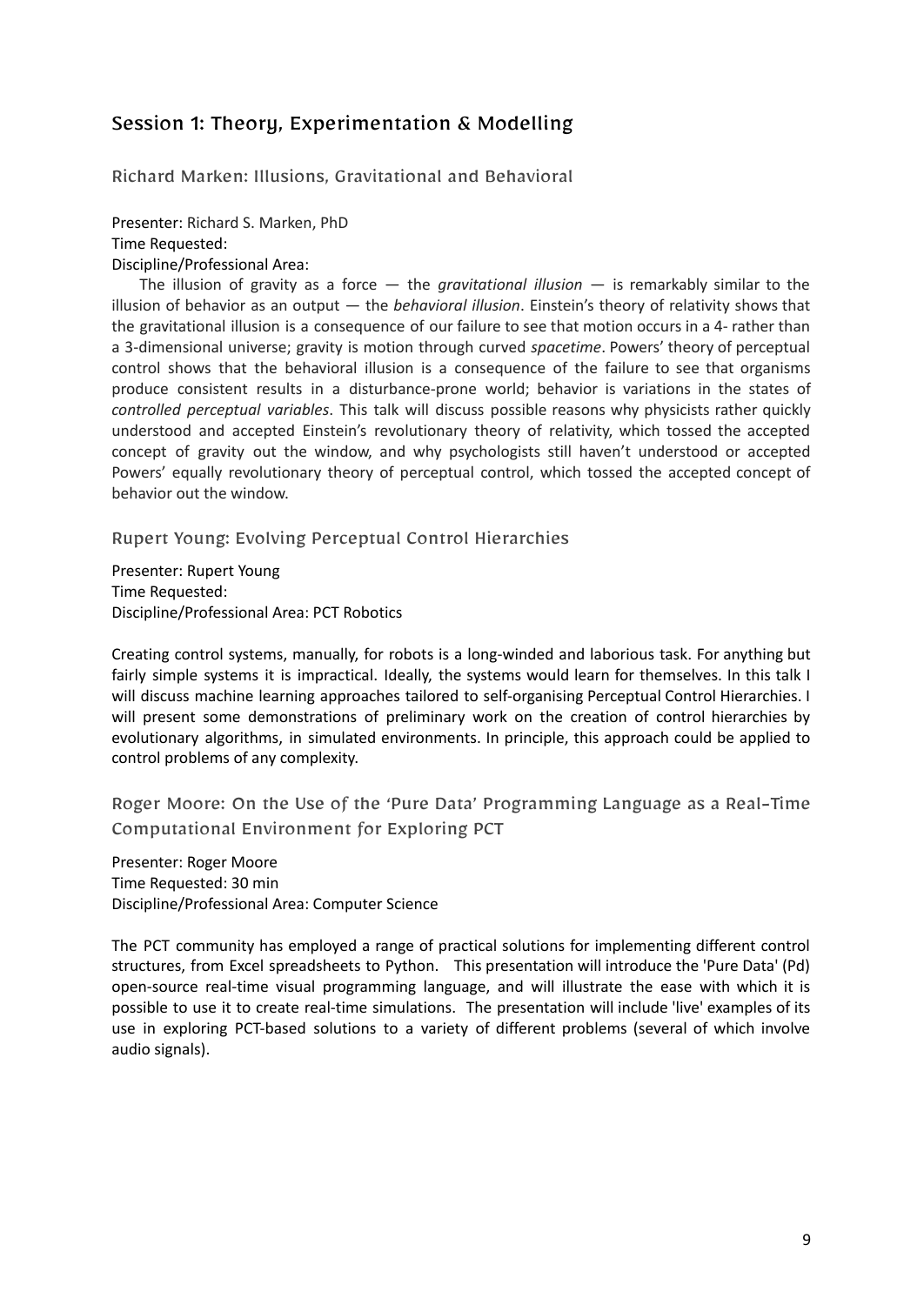### <span id="page-9-0"></span>Session 2: Toward a PCT Model of Consciousness

<span id="page-9-1"></span>Eetu Pikkarainen: Some questions about the levels of control hierarchy and human consciousness

#### Author(s): Eetu Pikkarainen

Bill Powers developed, using phenomenological introspection, a theory of about ten to twelve separate and qualitatively distinct levels of controllable perceptions from the lowest intensity perceptions to highest system concept perceptions. In this theory every higher level perception is supposed to be a combination, a weighted sum, or a vector sum of a set of next lower level perceptions. There is not much empirical evidence for this theory — Plooij as an important exception. As based on an introspective speculation this theory can be compared to other philosophical category theories from Aristotle via Kant to Peirce and many others. Unlike most of these others Powers' theory is strictly connected to an empirically sound theory of hierarchical perceptual control (HPCT). However, HPCT does not require any qualitatively distinct levels and it does not even give much support for them. If we think about the hierarchical structure of control units in any organism, it is difficult to see how the levels or the borderlines of levels should reside there, especially because it is well possible that any level can contain a variable amount of sublevels or intra-level layers. Secondly, according to HPCT control always takes place via structurally and qualitatively similar control units, and perceptions (perceptual signals) are always qualitatively similar neural currents varying only quantitatively.

However, according to experience and some empirical evidence there after all seems to exist these kinds of perceptual levels. But if their existence is not based on the neuronal structure of the control hierarchy then what is their basis? One natural answer is - against radical constructivism that they are based on the structures of the perceived reality. At least ontology could explain the lowest levels. The highest levels could be respectively based on the traditional habits of action in societies. Another  $-$  and not necessarily exclusively alternative to the previous  $-$  is consciousness. According to Martin Taylor consciousness can be thought to be a separate and somehow parallel system in the side of the basic perceptual control system. The consciousness system is connected to the control system via a category interface which creates categorical perceptions from the quantitative perceptions in the different tiers of the control system. The levels of the Powers' theory may themselves be conscious categories as such rather than real and objective neuronal structures.

# <span id="page-9-2"></span>Bruce Nevin: Directions for bathwater research: How the environment affects memory and reference values

#### Presenter: Bruce Nevin

Time Requested: 30 minutes

#### Discipline/Professional Area: PCT linguistics

I will discuss several kinds of phenomena which have not yet been studied and comprehended in PCT: distinct branches of the hierarchy; attention, awareness, subliminal perception and control, and consciousness; 'unboxing' memory as the origin of reference signals and imagined perceptions, and understanding how these are subject to environmental influence. Several fields have investigated these topics, generating a huge 'bathtub' of publications. The baby in the bathwater is not data of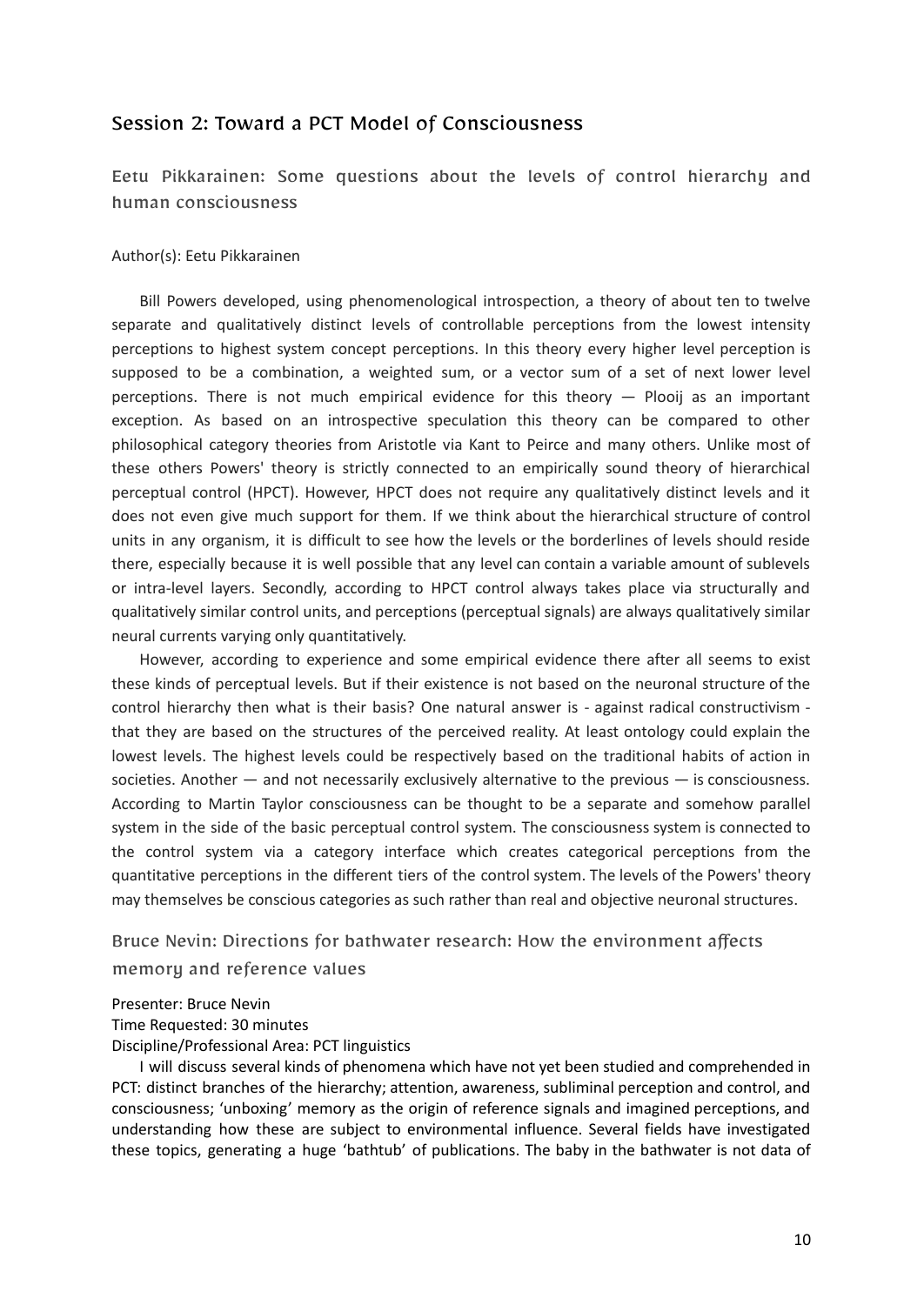individual behavior (purportedly caused by stimuli or extracted from 'big data' by 'information processing'), but rather environmental effects on memory and reorganization.

The *locus classicus* publication, *Behavior: The Control of Perception* (B:CP) postulates that a reference signal is produced by evoking a perception that is stored in memory. The source of the remembered perception is represented by a box in the canonical diagram of a control loop, a convention which has led occasionally to confused 'stories' about how this works, even though Powers et al. (1960) is clear that this box is a notational convenience for memory distributed over locations that the box does not specify. There are three forms of memory. Memory is stored at each synapse in two forms. Neurochemical depletion limits short-term memory to 15-30 seconds, changes to molecular gates on a synapse endure longer. The structure of input functions and output functions, the interconnections between comparators, and the place of a given comparator within that structure, constitute a third kind of long-term memory.

Changes in the structure of branches and synapses (reorganization) are reported to be the normal behavior of neurons unless it is inhibited by changes in the neurochemical environments of synapses. PCT proposes that the ultimate determiner of reference values in a living control system is reorganization, spurred by error in the control of intrinsic variables—in other words, environmental influences on intrinsic variables establish values in memory which are the basis of reference values as well as of memories and other imagined perceptions. How does this happen? Chapter 17 of B:CP (2005) proposed that preconscious, fast-acting, largely inherited functions in the limbic system interact with functions in the somatic branch of the hierarchy and its intra-corporeal environment, and that these together intercommunicate with cortical functions, including those which create the perceptions that we call emotions. The limbic system, alert to survival threats and opportunities, is the arbiter of reorganization and a major pathway for environmental conditions to influence reference values.

When we ask what affects intrinsic error and influences reference values, we find a huge literature. The authors assumed that stimuli cause behavior, but they describe ways of influencing control functions including memory, reference levels, gain, reorganization, problem-solving, and selection of the most efficacious lower-level means of control. What I propose is that we should cease complaining that we can't find data about behavior in the conventional scientific and clinical literature, and mine these descriptions for data about environmental influences on memory by means of disturbances to controlled perceptual variables, some of which may be difficult to bring to awareness. We will have to resolve vagueness and doubts by independent observation. This could enable better understanding of how some memories and not others are transformed to reference values for control, and how environmental influences may change these memory associations.

There is also a large literature concerning subliminal motivations (below the limen or threshold of awareness) and 'the subconscious'. Reference values and even controlled perceptions may be subliminal, manifesting as inexplicable behavior. Subliminal preparation of the somatic hierarchy can intrude on attention, resulting sometimes in 'intuitive' avoidance of danger, or in regrets at not having 'paid attention' to a 'hunch' or 'gut feeling'. The literature of hypnotic phenomena, public relations, advertising, propaganda, and the manufacture of loyalties and consumer demand may direct our research to phenomena further demonstrating environmental influence on reference values.

<span id="page-10-0"></span>Warren Mansell: Consciousness and Control: Going Beyond Columbus and Columbo towards a collaborative PCT Research Paradigm

Presenter: Warren Mansell

Time Requested:

Discipline/Professional Area:

Perceptual control theory provides the fundamental principles of control, conflict and reorganisation to explain the behaviour of living organisms. Following from this, a unique role of PCT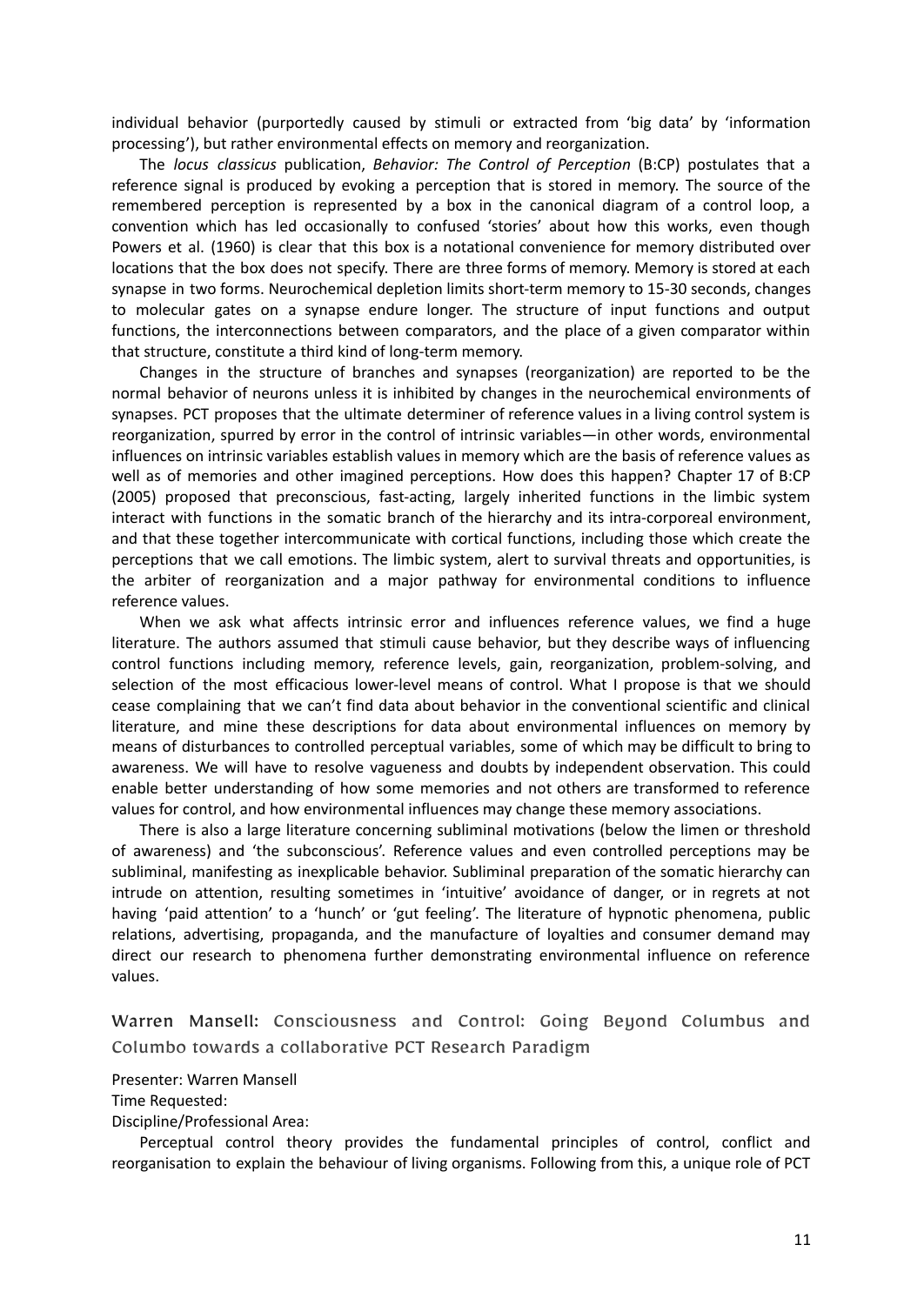is to identify the controlled variables involved in a variety of activities and skills. Using these, PCT has the capacity to critique competing theories, rewrite accepted research methods, and innovate diverse applications.

PCT also describes the neural and psychological architecture that utilises these principles within humans specifically. This enterprise is considerably more detailed, and entails the description of specific perceptual levels, memory storage, modes, manipulation of mathematical and linguistic symbols (codes), neuroanatomic components, and more, all consistent with the fundamental principles of PCT, producing arguably a wholly more elegant architecture than competing theories. Yet, much of this second endeavour of PCT overlaps with the main body of research in the life and social sciences, and indeed Powers drew upon existing work at the time for his synthesis. Right now, although not benefited by PCT's core principles, other theoretical frameworks with greater academic recognition are making headway synthesising the available data. Despite being the optimum place, conceptually, for an integrative approach, PCT is being left behind within academic circles.

So what should be our approach? We have had two strategies: Columbus or Colombo.

The Columbus approach involves charting new waters and claiming a new field of academic enquiry, relatively separate from the academic homelands. This is PCT's typical research strategy. In last year's talk, I put forward a research plan for testing PCT models of psychological change in therapy in this spirit.

The Colombo approach is like the Method of Levels therapist: humble, curious and open-minded, yet also wise and tenacious. The Colombo PCT expert helps other academics question their own assumptions, but only when they are ready for it, at their own pace, which is very variable, and often slow or non-existent.

We now need a different approach.

What can we learn from the rest of science? The competing approaches in neuroscience are finally shifting to dismantle the assumptions of earlier stimulus-response and information-processing approaches, and they even refer to earlier control theory work, but they are nonetheless stuck within a view of the brain as a probabilistic prediction engine that extracts statistical correlations across masses of passively accumulated data. PCT has the capacity to go well beyond this labour-intensive and non-naturalistic form of prediction. But to do so wholeheartedly may require a new research direction: to collaborate with this new wave of scientists on testing a new hypothesis.

The hypothesis I would like to put forward for discussion, drawing upon earlier and current PCT work, is about consciousness — a topic that still fascinates and challenges scientists.

I would like to propose that consciousness is the continuous creation through reorganisation of new input functions that combine and transform existing perceptual inputs. Secondarily, the human brain, body & society draw upon dissociable modes of control and codes within hierarchical control systems to craft & utilise elaborate feedback pathways (technology) that maximise the capabilities of consciousness.

This research progress will require extensive interdisciplinary collaboration, as well as novel research designs and a fit-for-purpose public relations system. I plan to describe the basics of such a program for discussion.

#### <span id="page-11-0"></span>Session 3: Global Perspectives

<span id="page-11-1"></span>Kent McClelland: Coronavirus and Control: A Control-Theory View of Pandemic Success and Failure

Author: Kent McClelland Time requested: 30 minutes Discipline or professional area: Social Sciences (Sociology/Political Science)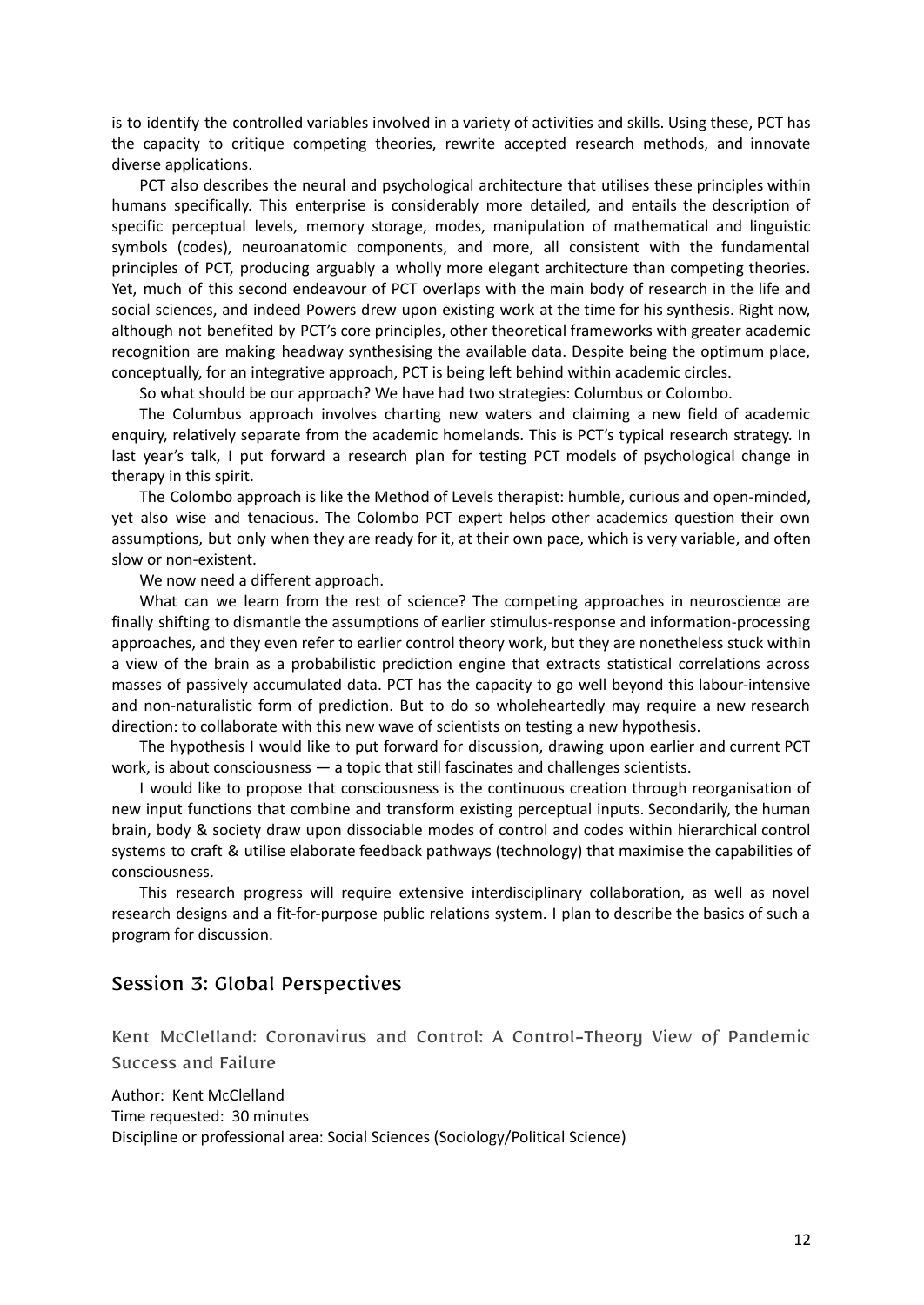For the last 18 months, government leaders around the world have faced the urgent problem of protecting their people from the coronavirus pandemic. As COVID-19 has spread exponentially through one country after another, leaders have tried desperately—sometimes successfully, sometimes not—to curtail the spread of the disease and minimize the death and debility it brings, while also avoiding economic disruptions. Journalists and academics have already produced a huge literature evaluating the policies used to combat the coronavirus pandemic, but although the problem is essentially one of control, rarely has anyone drawn upon control-systems theory to understand why some policies have worked, and others haven't.

This presentation explains how feedback loops are central to any control process and describes how some government leaders have used the following feedback loop to gain control of the pandemic in their countries: (1) identify the threat, (2) chart the spread of the disease, (3) clarify their policy objectives, (4) devise policies likely to contain the disease, (5) get cooperation from others to carry out these policies, (6) locate or produce useful tools for fighting the disease, (7) carefully monitor the results of their efforts vis-à-vis policy objectives, (8) adjust policies as necessary, (9) respond promptly to unexpected contingencies, (10) persist with all of these measures until the threat is removed. By contrast, leaders who have neglected any part of this feedback loop have failed. To control a pandemic is no doubt a formidably complex task, but control-systems theory can help us put this enormous challenge in perspective.

<span id="page-12-0"></span>Richard H. Pfau: Perceptual Control Theory's Congruence with Religion

Presenter: Richard H. Pfau Time Requested: 20 Minutes Discipline/Professional Area: Application of PCT

The world's religions have many similarities in their teachings and benefits to humanity. Similarities include an emphasis on core values such as the golden rule (do unto others…), loving-kindness, and honesty as well as accountability for one's actions. Benefits include provision of a moral compass for behavior, improved physical and mental health for many, and a sense of community and harmony among people that provide the basis for society to exist. This paper shows how perceptual control theory can be used to explain (a) why many of those values and related teachings are so wise given how our nervous systems function, (b) the neural basis for religious concepts and practices such as sin, prayer and other rituals, (c) why and how a number of benefits occur from religious practice, and (d) how our nervous systems function to produce both religious and non-religious behavior.

#### <span id="page-12-1"></span>Session 4: Processes of Distress and Recovery

<span id="page-12-2"></span>Melleia Pitt: What are the relationships between glycaemic control, psychological distress, and goal attainment in Type 1 Diabetes? Assessing the acceptability and feasibility of a case series informed by PCT.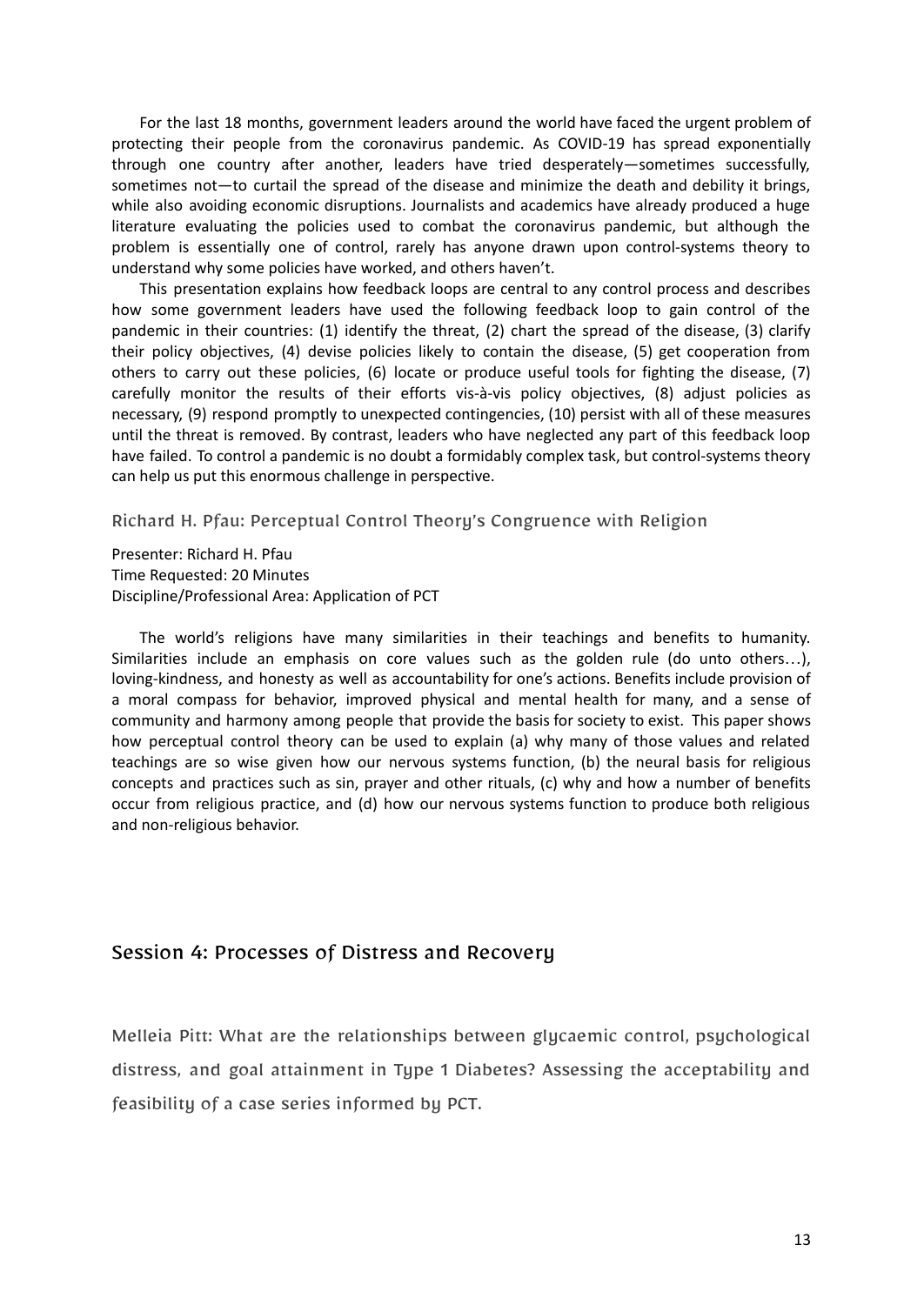Presenter: Melleia Pitt (BSc Psychology Graduate – June 2021), supervised by Dr Warren Mansell (University of Manchester) Time Requested: Discipline/Professional Area:

This presentation will discuss how Perceptual Control Theory (PCT) may be used to explain glycaemic variability and distress associated with Type 1 diabetes (T1D). Managing the daily demands of T1D can be challenging and, as a result, the prevalence of poor glycaemic control and psychological distress in this group is high. Despite this, practical recommendations for psychological support in T1D care are scarce and the mechanisms underlying glycaemic variability and distress remain poorly understood. Control has been proposed as this mechanism, but previous studies have yielded mixed findings.

We conducted a study which addressed this by proposing that PCT may provide a more comprehensive framework for investigating control and T1D outcomes. PCT posits that the pursuit of personal goals can be described as control and that psychological and behavioural dysfunction are the manifestation of lost control. The study aimed to assess the acceptability and feasibility of a novel approach to investigating this issue. A case series design was adopted to investigate the daily relationships between control (informed by PCT), distress, and glycaemic variability in adults with T1D. 10 participants with T1D identified important personal goals, recorded their attainment of these goals alongside their distress and blood glucose levels for 14 days. Results suggest that the design is feasible and acceptable amongst adults with T1D. Material from two cases will be discussed during the presentation, alongside how PCT-informed computational models may be used to simulate individual data in future, larger-scale studies. Implications of our findings will be discussed, including the potential for future studies to inform more efficacious, patient-centred T1D care strategies.

Georgia Palmer: How does the way we deal with our thoughts and feelings affect our reaction to bereavement? How Perceptual Control Theory can further our understanding of mourning.

<span id="page-13-0"></span>Authors: Georgia Palmer (BSc Psychology Graduate – June 2021) and Dr. Warren Mansell Time requested: 20 minutes

Professional area: Psychology research into mourning

We will outline how Perceptual Control Theory (PCT) can add to current theories and research into mourning following a bereavement, and present a study which we have recently conducted that supports this.

Research has already identified various styles of processing, such as rumination, worry and intolerance of uncertainty, which have been linked to severe and persistent grief. However, research fails to fully account for why these processing styles are employed or how they influence mourning.

From a PCT perspective, mourners may employ these processing styles rigidly because they are taking a narrow perspective of their loss and the implications of it, that is, they may be unaware of how trying to obtain one goal associated with their mourning may conflict with another, and so, they will struggle to overcome their grief. Therefore, an individual will be unaware of how or why these processing styles are causing conflict within themselves and hindering their ability to overcome their mourning.

We conducted a regressional analysis of 180 bereaved individuals who were measured on their tendency to take a wide and open or narrow and rigid approach to their problems, using a scale designed to directly measure some of the central aspects of PCT. We found that a tendency to take a wide perspective of a problem could predict the level of grief, after controlling for loss and demographic characteristics and intolerance of uncertainty.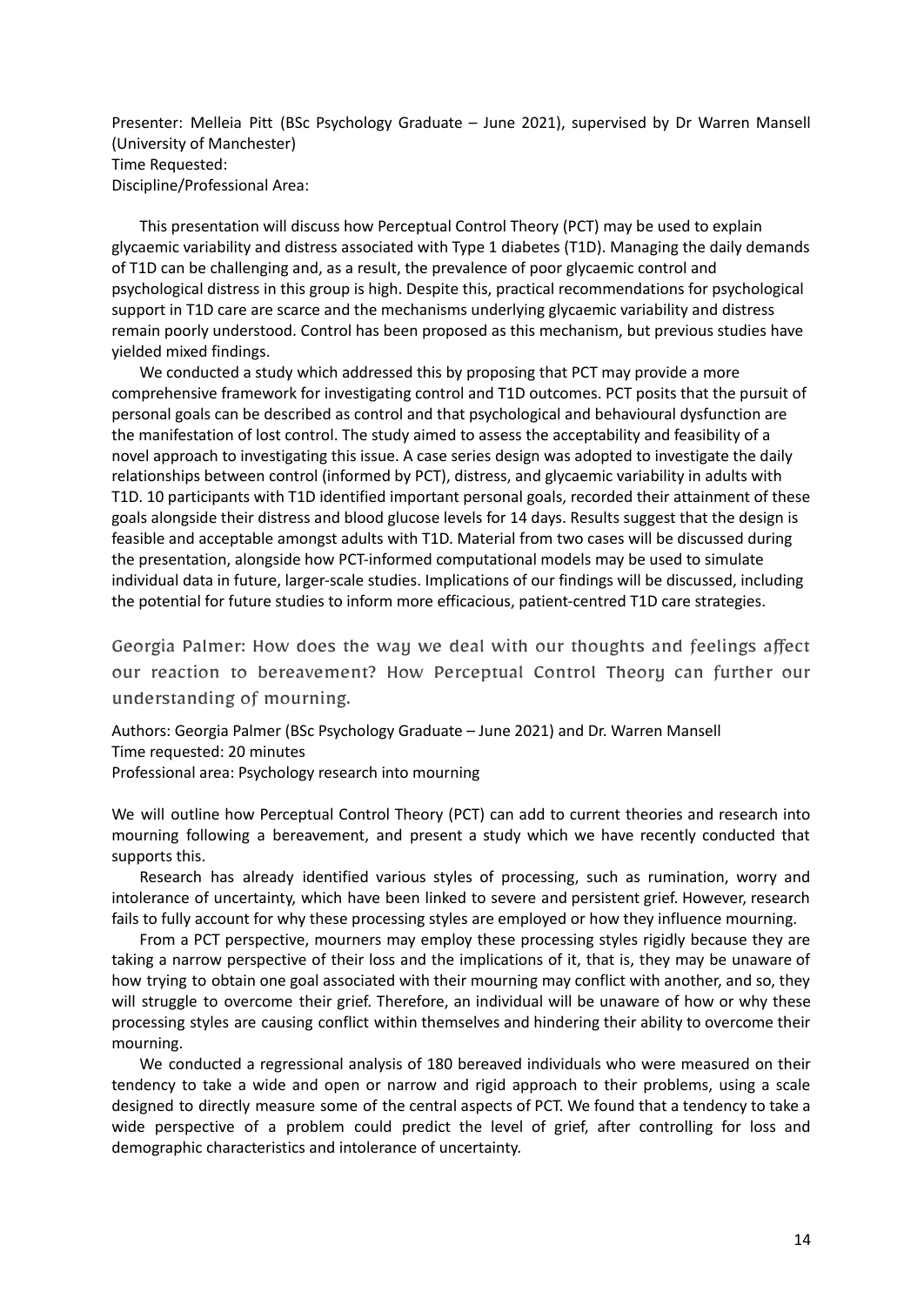Therefore, our study provides initial evidence for the utility of exploring grief from the PCT perspective. Implications of these findings, with regards to treating and understanding severe grief as well as other loss-related life experiences, will be discussed. Future research directions will also be discussed, addressing the methodological limitations of a regressional study, as compared to other experimental designs and, perhaps, computational modelling.

Eva de Hullu & Ger Schurink: Focus on sensations: how to sustain awareness at the

<span id="page-14-0"></span>lower levels

Presenters: Eva de Hullu & Ger Schurink Time Requested: Discipline/Professional Area:

A core goal of Method of Levels (MOL) Therapy is to bring the client's awareness level-up, in order to resolve conflicts. In practice however, we experience that there are many cases in which level-up awareness doesn't sustainably reorganize the system in cases when the lower levels in the hierarchy are actively excluded from awareness because some feelings are too threatening.

We would like to demonstrate and discuss ways in which, naturally adhering to the MOL goals of asking curious questions and noticing disruptions, sustained attention can be held at lower levels in the hierarchy: exploring painful sensations, emotions, feelings. Through a sustained focus on sensations and expressing lower-level perceptions that come to mind, clients will be able to explore areas in their experience that are normally blocked out of awareness. Keeping awareness at a painful perception and expressing what comes to mind while not actively doing anything to change the perception allows for reorganization at these lower levels.

## <span id="page-14-1"></span>Session 5: Method of Levels

<span id="page-14-2"></span>Matias Salgado: Method of Levels (MOL) in Argentina. A shift is happening.

Presenter: Matias Salgado BSc (Hons)

Contact: salgado\_matias@hotmail.com and [matias.salgado@remindweb.com](mailto:matias.salgado@remindweb.com) Time Requested:

Discipline/Professional Area: Clinical Psychologist, Specialist in Cognitive Therapy Tornu Hospital, Buenos Aires City, Argentina. Clinical Director at re:mind (www.remindweb.com)

Argentina is known to be one of the countries with the highest number of psychologists per capita, and most of its people find therapy as a necessary and useful means for self-discovery, self-understanding and growth, whether or not they have a disorder to treat. Psychoanalysis has always been the mainstream therapy, followed by the Integrative Approach and CBT in recent years. Nevertheless, nowadays there is a shift in what clients and therapists are looking for, a more flexible approach the client could feel familiar with, in control, that can be at the same time effective, efficient and evidence-based. In Argentina, in May 2021 we launched a Method of Levels (MOL) Center and found that (for 1.5 months) a first cohort of patients (46) and companies (3) responded very well to MOL, with high demand (169 slots), high rated feedback, and low absence (2.3%) and low dropout rates (4.3%). MOL in Argentina is still in an early stage, but already shows a great present and a promising future in terms of acceptance, dissemination, and expansion. MOL came to Argentina at the right time to fill the gap between what therapies were offering and what clients really needed, which is just to take back control of their lives.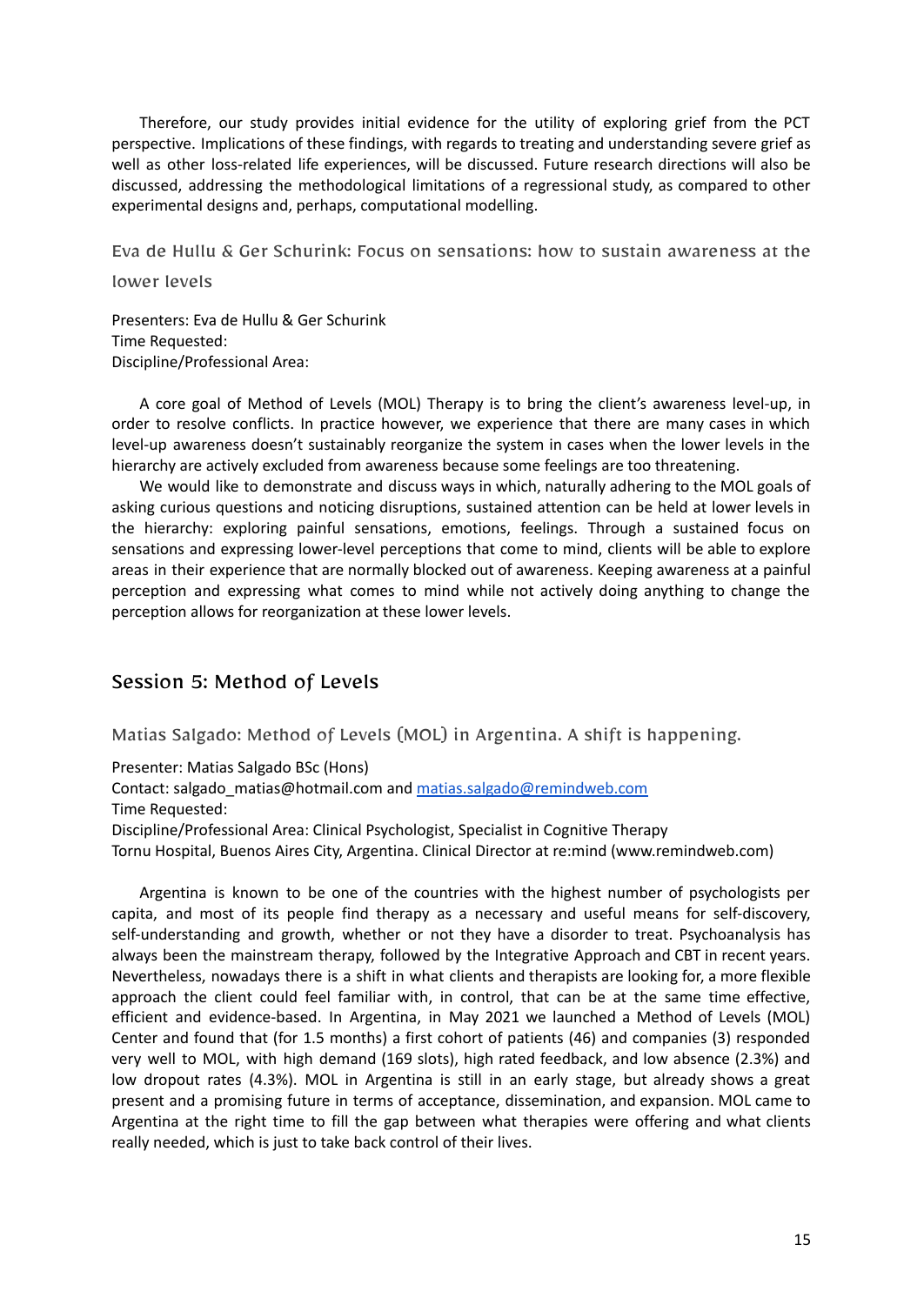<span id="page-15-0"></span>Ellen Jongejan: First steps in a Method of Level Accreditation process

Presenter: Ellen Jongejan, Student Open Universiteit, master klinische psychologie

This presentation will be an introduction of research that supports the desire of several MoL practitioners for Method of Levels accreditation. We want to develop a process and a set of criteria for MoL practitioners to use for MoL accreditation. The purpose of present research is to describe how the quality of a MoL session can be measured and how this measurement can be incorporated within an accreditation process for MoL.

As part of the presentation, I will present an upcoming request to participate in this research.

## <span id="page-15-1"></span>Session 6: Applied PCT

<span id="page-15-2"></span>Shelley Roy: Creating Connected Schools

Presenter: Shelley Roy

Time Requested:

Discipline/Professional Area: Author and Leading Figure in Perceptual Control Theory, has worked in the fields of justice, education, business and non-profit agencies, and presently serves as a Middle School Counselor in a private school in Miami Florida, USA.

This presentation focuses on over 25 years of moving schools away from a stimulus-response perspective on leading, teaching and learning to ones based on the principles of Perceptual Control Theory. Creating schools that are achieving, caring and safe.

The phrase "You can't make them." captures the essence of change and learning. For years researchers have sought the silver bullet of how to "cause" or "make" an individual and/or a system change, grow and learn. The entire educational system is premised on making someone else do something they may not want to do. What Sir Ken Robinson calls "a machine age activity." The school board is charged with making the administrator create the type of school they want. The administrator's role is to make the teachers teach what and how they want. The teachers are supposed to make the students learn what and how they want. And everyone's success is measured by the results that someone else produces. So if PCT teaches us that you can't make a living system do something it doesn't want or wasn't designed to do — unless you are willing to go to means of extreme coercion — how do you change education? My answer: you teach them PCT and get out of their way.

<span id="page-15-3"></span>John Kirkland: Embedding PCT within online marketing

Presenter: John Kirkland Authors: John Kirkland, Mike Smith, Mike Saywell Time Requested: Discipline/Professional Area:

This presentation is our third of an IAPCT series. It describes our team's design for a PCT-inspired marketing plan aimed at promoting an online how-to-learn course, Six Learning Levers, suitable for senior high school and tertiary students.

We open by outlining two traditional output-focused marketing metaphors, funnel and flywheel. Then we introduce an early (almost PCT) approach to marketing and conclude this section by summarizing an author's view of a PCT-appropriated online-marketing integration.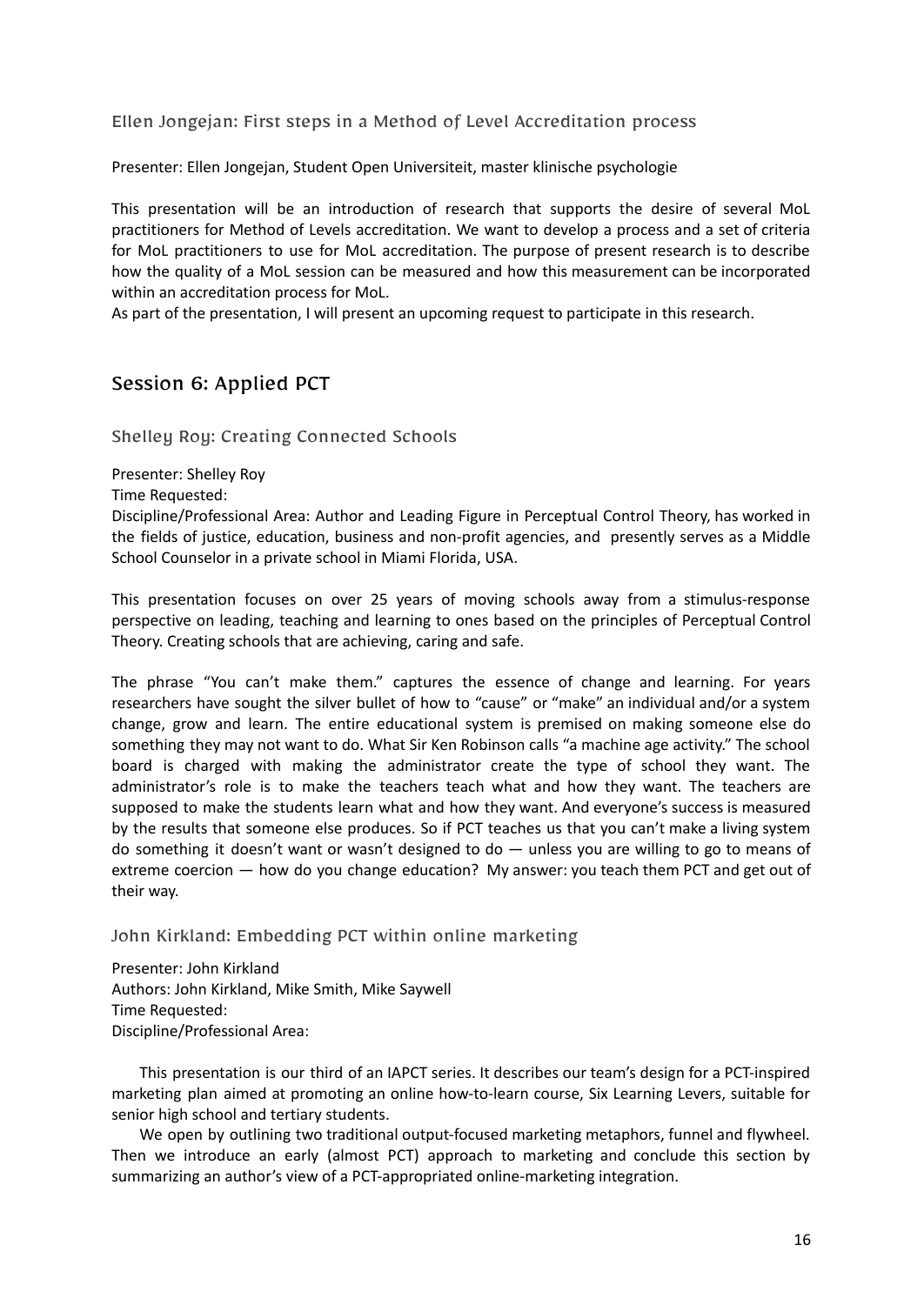In general marketing is push-oriented, persuading and urging prospective buyers to act, often by including an emotional overtone. We flipped this view from output to input control. In doing so we offer a series of choices aimed at easing doubts and inviting further participation at different levels of engagement. Resolving doubts through active decision-making contributes value to a personal shopping journey.

By bundling PCT with contemporary online User Experience (UX) marketing approaches, there is a theoretical home for online marketeers. Of interest, marketeers have arrived at parallel practices through trial-and-error and many now apply PCT principles implicitly.

We conclude this presentation by sharing our internet wiring diagrams as well as providing conference participants with opportunities to take a test drive around our online marketing interface.

## <span id="page-16-0"></span>Erling Jorgensen - Open-Loop Methods for Closed-Loop Components

PCT confronts a neurophysiological dilemma: PCT control loops are usually distributed circuits encompassing peripheral nerves, several areas of the brain, physics of the outside environment, whereas neurophysiology is studied on a micro scale, with just a small segment of the loop. The parts versus the whole operate on different time scales, which presents a window of opportunity: Stay within the transport lag, because you don't want properties to change while you're in the midst of a measurement.

Open-loop reverse engineering within those constraints can help create credible models of closed-loop components such as Perceptual Input Functions. This is illustrated via the Weighted Intersection Mechanism (WIM) of Perrone & Thiele (2002). They essentially create a motion sensor out of the ratio of two types of neurons in the primary visual cortex, which projects to the middle temporal cortex (with some biologically plausible transformations) to construct a perception of "speed." Their model shows an excellent fit to multiple published data sets of the output of middle temporal neurons. It also supports a key heuristic insight of Hierarchical PCT, that combining the outputs of lower level perceptions can result in qualitatively different perceptions at a higher level.

## <span id="page-16-1"></span>Open Forums on Applications of PCT

Organized by Richard Pfau and Lloyd Klinedinst

Each session will focus on the application of PCT to one or more areas such as business, management, health, and schooling. Experienced presenters will spend 5 to 7 minutes sharing their experiences and thoughts about the area they are focusing upon. Open discussion will then follow.

<span id="page-16-2"></span>Use of PCT in Our Daily Lives

<span id="page-16-3"></span>Facilitator: Lloyd Klinedinst

Business and Management

Facilitator: Bart Madden and Dag Forsell